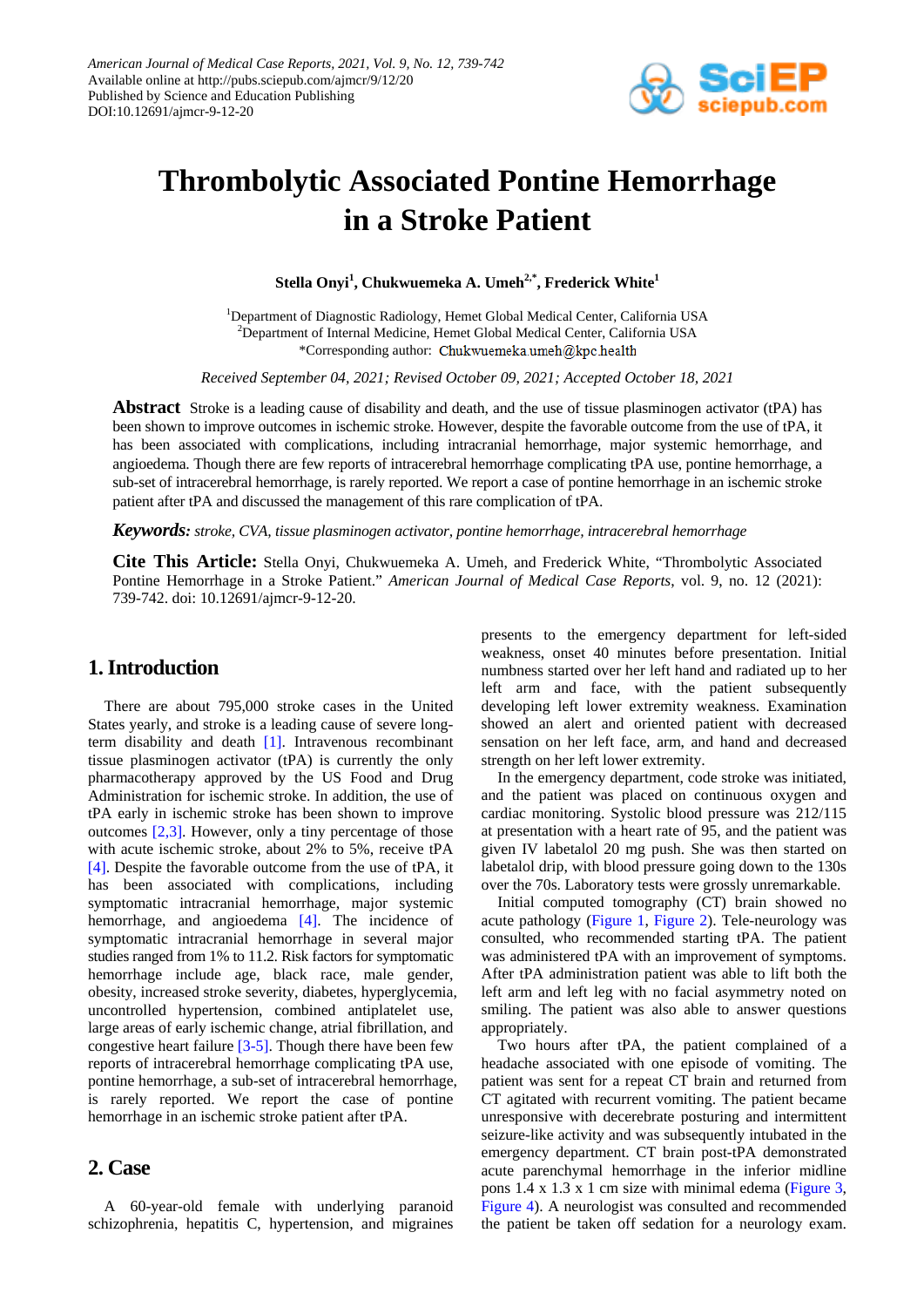<span id="page-1-0"></span>After being 45 mins off sedation, the patient was examined, and she had bilateral pinpoint pupils and a Glasgow Coma Scale score of 3. The patient received

two units of platelets and one pooled unit of cryoprecipitates and was transferred to a tertiary hospital for neuro-intensive care unit monitoring.



Figure 1. Stroke protocol axial brain computer tomography with no evidence of pontine hemorrhage

<span id="page-1-1"></span>

**Figure 2.** Stroke protocol coronal brain computer tomography with no evidence of pontine hemorrhage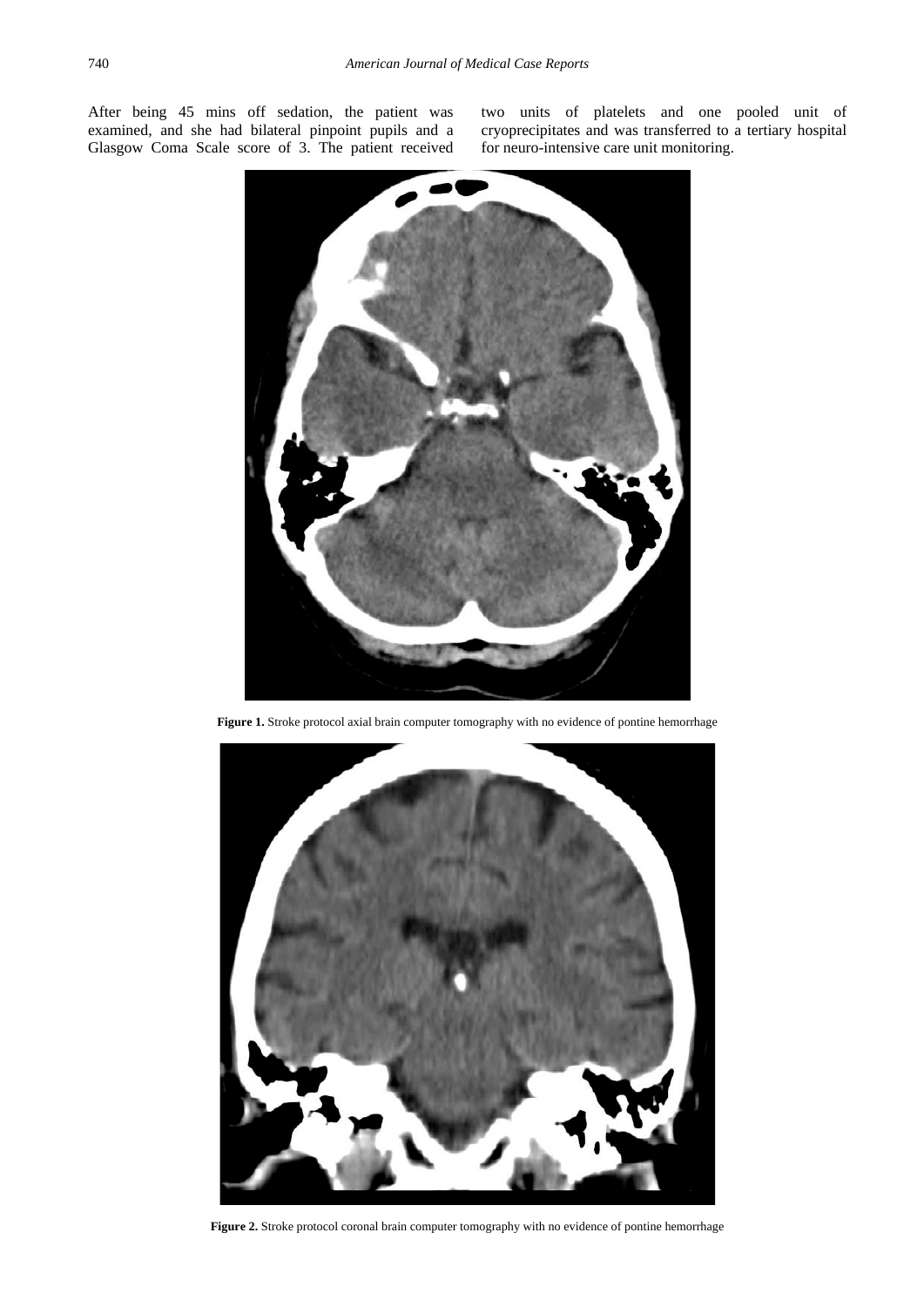<span id="page-2-0"></span>

Figure 3. Axial brain computer tomography through the level of the pons 2 hours after tissue plasminogen activator (tPA) administration demonstrating pontine hemorrhage

<span id="page-2-1"></span>

Figure 4. Sagittal brain computer tomography through the level of the pons 2 hours after tissue plasminogen activator (tPA) administration demonstrating pontine hemorrhage

### **3. Discussion**

Symptomatic intracerebral hemorrhage (sICH) is the most dreaded complication of tPA [\[6\].](#page-3-4) Acute onset of headache, vomiting or impaired consciousness level in a patient who received tPA could indicate an intracerebral bleed [\[7\].](#page-3-5) However, a definite diagnosis of intracerebral bleed can only be made through imaging. Computed